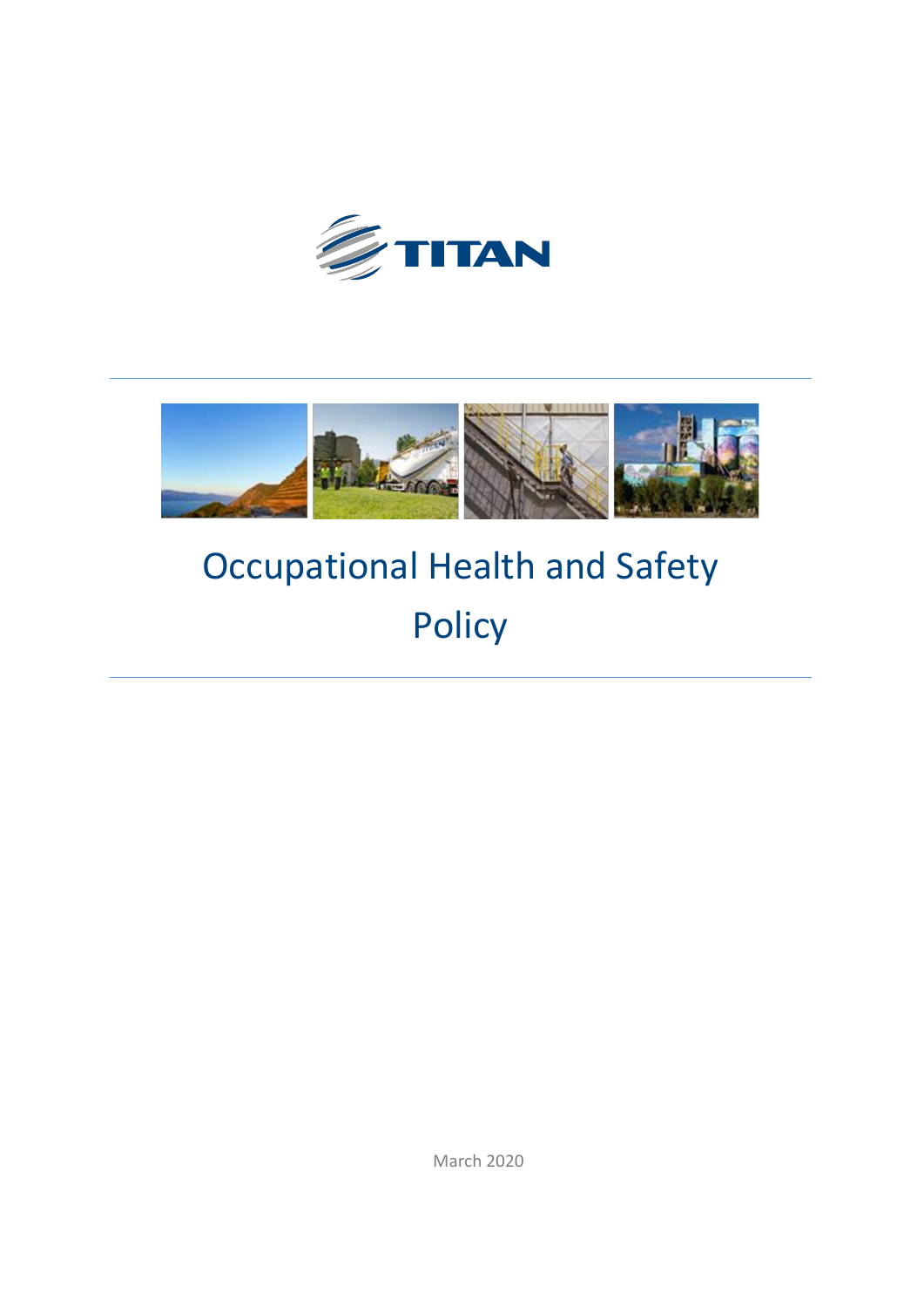

## Table of Contents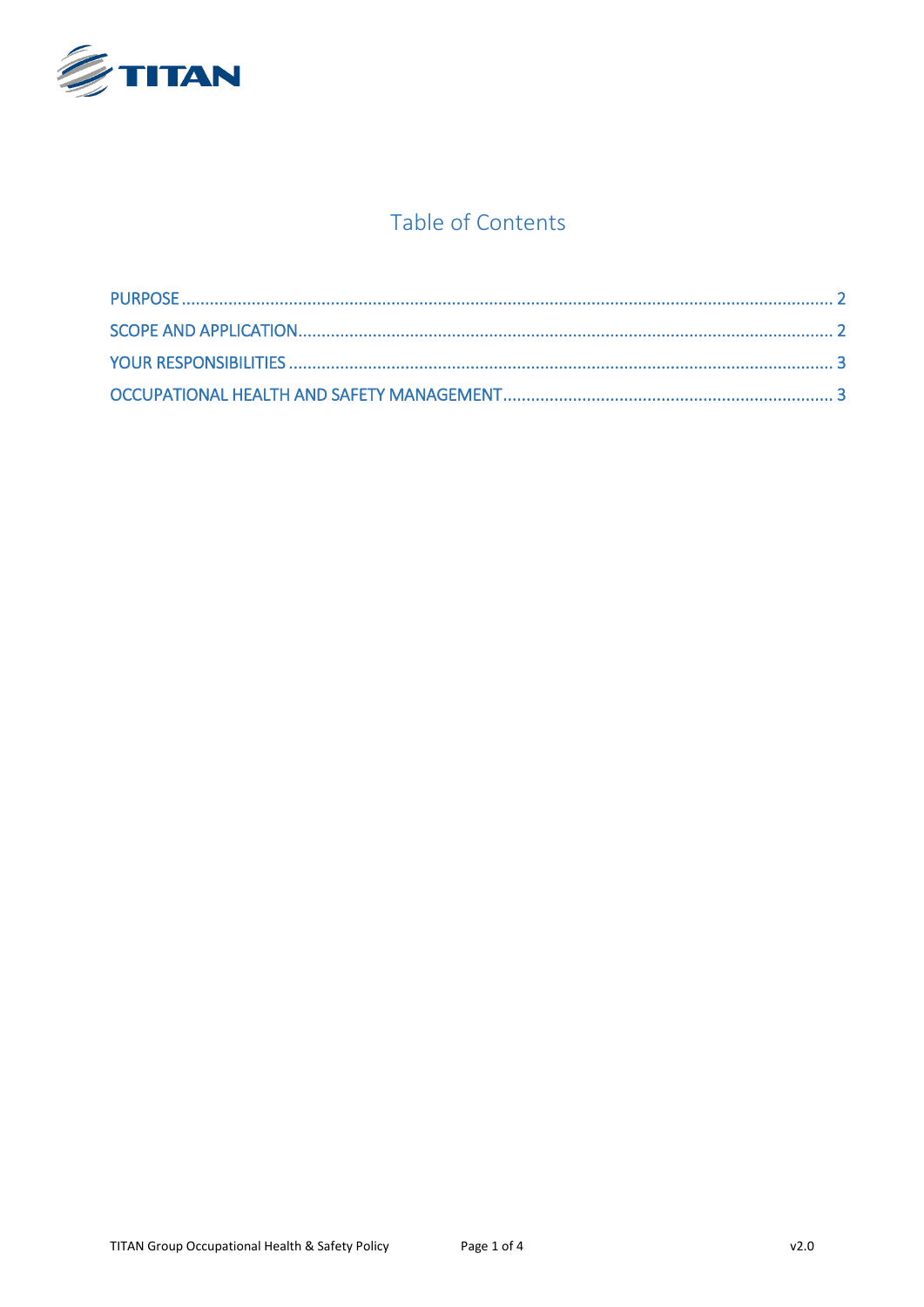

# <span id="page-2-0"></span>**Purpose**

We envisage a work environment which ensures health and safety for all; an environment in which we collectively protect ourselves and our colleagues from injury; an environment in which we all look after our health.

We act to promote continuously health and safety issues, to ingrain the awareness for health and safety among our employees, contractors and partners and to strengthen the culture of accident prevention and health promotion in all our operations.

At all levels of our organization, we are committed to:

- continuously improve health and safety conditions at work, for our own personnel, contractors and visitors, identifying the hazards and mitigating risk in the workplace
- foster trust and collaboration to effectively address health and safety issues and promote safe behavior in all activities
- consult with our employees, contractors and cooperating third parties, encouraging their participation in improving health and safety at work
- manage Occupational Health and Safety (OHS) as a unified system of goals and desired outcomes, which promotes and ensures continuous improvement
- ensure compliance with local legislation, normative directives and other requirements related to OHS, as well as with the Group's Essential Rules, procedures and safety regulations
- define clear responsibilities and accountabilities, for meeting all OHS requirements

We call on all our employees, contractors and partners to support our company in the implementation of this Occupational Health and Safety Vision and associated Policy. We expect them to observe the safe work practices and operate in a way supportive of the high OHS standards developed and adopted by our company.

# <span id="page-2-1"></span>**Scope and Application**

The Policy applies to TITAN Cement International and to the entities that it owns or in which it holds a majority interest.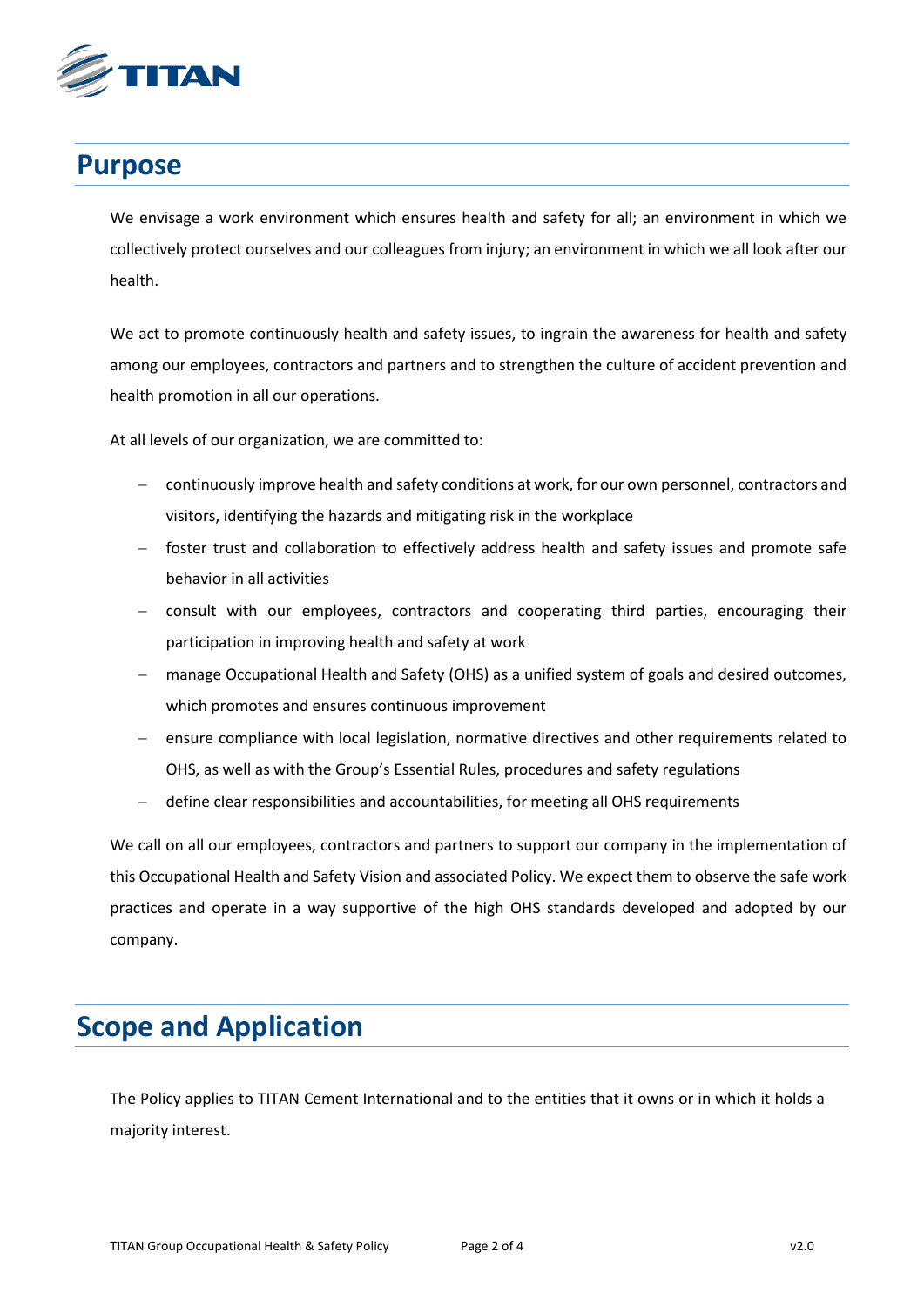

The principles of the Policy are also expected to be applied by TITAN's partners and business associates, such as contractors and suppliers.

In implementing the Policy, we are subject to the laws of the countries in which we operate and we are committed to comply with all such applicable laws. Where our Policy, procedures and external commitments are more stringent than local laws, we operate in accordance with our standards.

Where local law prohibits us from upholding certain aspects of the Policy, we comply with these local laws while seeking to apply best practice.

# <span id="page-3-0"></span>**Your responsibilities**

As a TITAN employee, you must

- Look after your own health and safety and that of others
- Be fully aware of this policy and its purpose
- Know and observe the Group and Business Unit safe work rules
- Be aware of and closely follow the safe work procedures and guidelines in task preparation and execution
- Maintain up-to-date knowledge on H&S by participating in the relevant trainings
- Report any unsafe act, unusual condition or near miss
- Always look for any unmitigated hazards before you start a job.

# <span id="page-3-1"></span>**Occupational Health and Safety Management**

#### A. Governance

The Group Executive Committee and its Chairman uphold the Occupational Health and Safety Policy, monitoring progress, plotting strategy and setting targets.

The whole management structure, down to field level, is accountable for the application of the policy in all its aspects and in all activities. In this, it is supported by the Occupational Health and Safety Organization, at Group, Region, Business Unit and site levels.